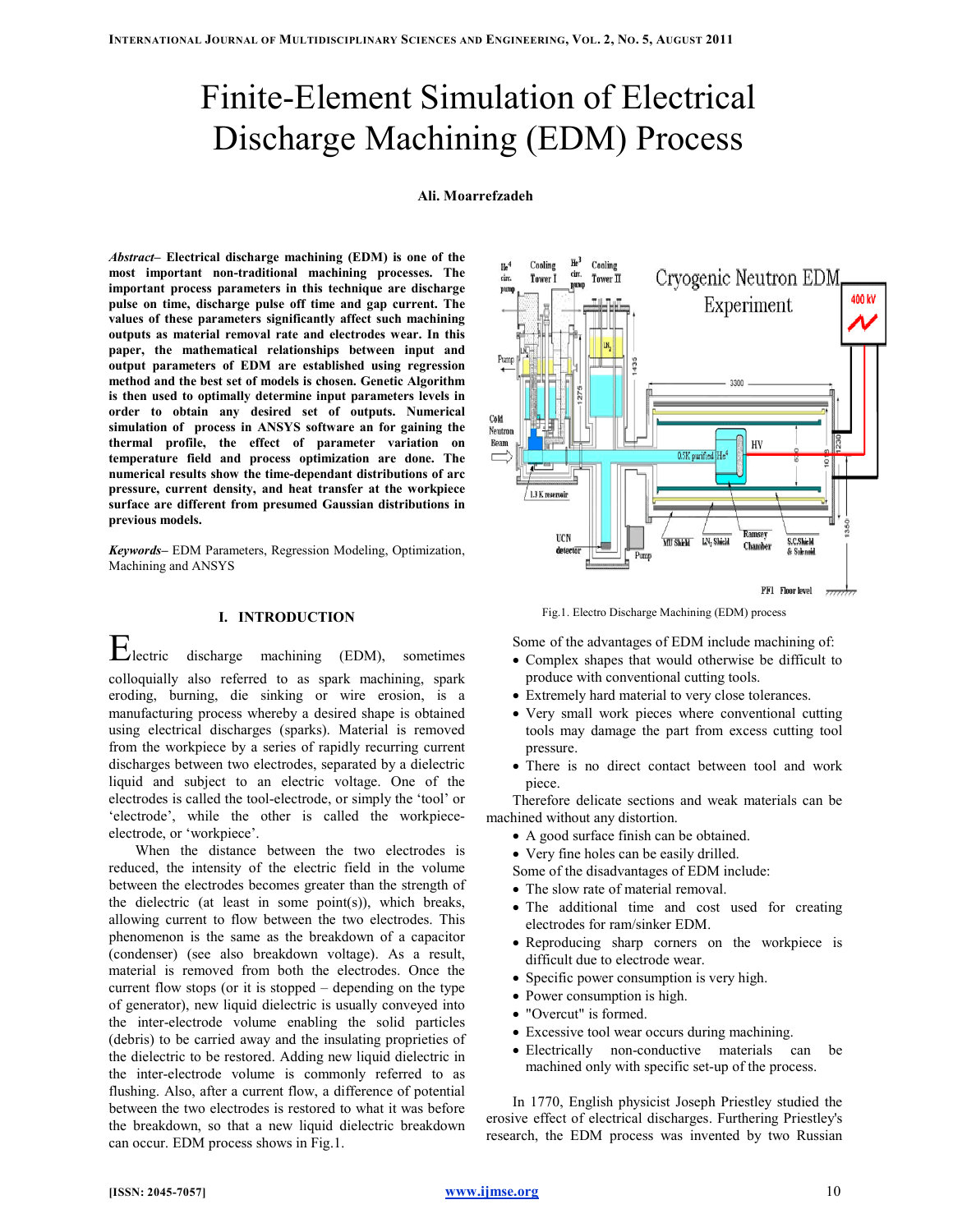scientists, Dr. B. R. Lazarenko and Dr. N. I. Lazarenko, in 1943. In their efforts to exploit the destructive effects of an electrical discharge, they developed a controlled process for machining of metals. Their initial process used a spark machining process, named after the succession of sparks (electrical discharges) that took place between two electrical conductors immersed in a dielectric fluid. The discharge generator effect used by this machine, known as the Lazarenko circuit, was used for many years in the construction of generators for electrical discharge.

Additional researchers entered the field and contributed many fundamental characteristics of the machining method we know today. In 1952, the manufacturer Charmless created the first machine using the spark machining process and was presented for the first time at the European Machine Tool Exhibition in 1955

In 1969 Agie launched the world's first numerically controlled wire-cut EDM machine. Seibu developed the first CNC wire EDM machine 1972 and the first system manufactured in Japan.

### II. GENERALITIES

Electrical discharge machining is a machining method primarily used for hard metals or those that would be very difficult to machine with traditional techniques. EDM typically works with materials that are electrically conductive, although methods for machining insulating ceramics with EDM have also been proposed. EDM can cut intricate contours or cavities in pre-hardened steel without the need for heat treatment to soften and re-harden them. This method can be used with any other metal or metal alloy such as titanium, hastelloy, kovar, and income. Also, applications of this process to shape polycrystalline diamond tools have been reported.

EDM is often included in the 'non-traditional' or 'nonconventional' group of machining methods together with processes such as electrochemical machining (ECM), water jet cutting (WJ, AWJ), laser cutting and opposite to the 'conventional' group (turning, milling, grinding, drilling and any other process whose material removal mechanism is essentially based on mechanical forces).

Ideally, EDM can be seen as a series of breakdown and restoration of the liquid dielectric in-between the electrodes. However, caution should be exerted in considering such a statement because it is an idealized model of the process, introduced to describe the fundamental ideas underlying the process. Yet, any practical application involves many aspects that may also need to be considered. For instance, the removal of the debris from the inter-electrode volume is likely to be always partial. Thus the electrical proprieties of the dielectric in the inter-electrodes volume can be different from their nominal values and can even vary with time. The inter-electrode distance, often also referred to as spark-gap, is the end result of the control algorithms of the specific machine used. The control of such a distance appears logically to be central to this process. Also, not all of the current between the dielectric is of the ideal type described above: the spark-gap can be short-circuited by the debris. The control system of the electrode may fail to react quickly enough to prevent the two electrodes (tool and workpiece) to get in contact, with a consequent short circuit. This is unwanted because a short circuit contributes to the removal differently from the ideal case. The flushing action can be inadequate to restore the insulating properties of the dielectric so that the current always happens in the point of the inter-electrode volume (this is referred to as arcing), with a consequent unwanted change of shape (damage) of the tool-electrode and workpiece. Ultimately, a description of this process in a suitable way for the specific purpose at hand is what makes the EDM area such a rich field for further investigation and research.

To obtain a specific geometry, the EDM tool is guided along the desired path very close to the work; ideally it should not touch the workpiece, although in reality this may happen due to the performance of the specific motion control in use. In this way, a large number of current discharges (colloquially also called sparks) happen, each contributing to the removal of material from both tool and workpiece, where small craters are formed. The size of the craters is a function of the technological parameters set for the specific job at hand. They can be with typical dimensions ranging from the nanoscale (in micro-EDM operations) to some hundreds of micrometers in roughing conditions.

The presence of these small craters on the tool results in the gradual erosion of the electrode. This erosion of the toolelectrode is also referred to as wear. Strategies are needed to counteract the detrimental effect of the wear on the geometry of the workpiece. One possibility is that of continuously replacing the tool-electrode during a machining operation. This is what happens if a continuously replaced wire is used as electrode. In this case, the correspondent EDM process is also called wire EDM. The tool-electrode can also be used in such a way that only a small portion of it is actually engaged in the machining process and this portion is changed on a regular basis. This is, for instance, the case when using a rotating disk as a tool-electrode. The corresponding process is often also referred to as EDM grinding.

A further strategy consists in using a set of electrodes with different sizes and shapes during the same EDM operation. This is often referred to as multiple electrode strategy, and is most common when the tool electrode replicates in negative the wanted shape and is advanced towards the blank along a single direction, usually the vertical direction (i.e. z-axis). This resembles the sink of the tool into the dielectric liquid in which the workpiece is immersed, so, not surprisingly; it is often referred to as diesinking EDM (also called conventional EDM and ram EDM). The corresponding machines are often called sinker EDM. Usually, the electrodes of this type have quite complex forms. If the final geometry is obtained using a usually simple-shaped electrode which is moved along several directions and is possibly also subject to rotations, often the term EDM milling is used.

In any case, the severity of the wear is strictly dependent on the technological parameters used in the operation (for instance: polarity, maximum current, open circuit voltage). For example, in micro-EDM, also known as µ-EDM, these parameters are usually set at values which generate severe wear. Therefore, wear is a major problem in that area.

The problem of wear to graphite electrodes is being addressed. In one approach, a digital generator, controllable within milliseconds, reverses polarity as electro-erosion takes place. That produces an effect similar to electroplating that continuously deposits the eroded graphite back on the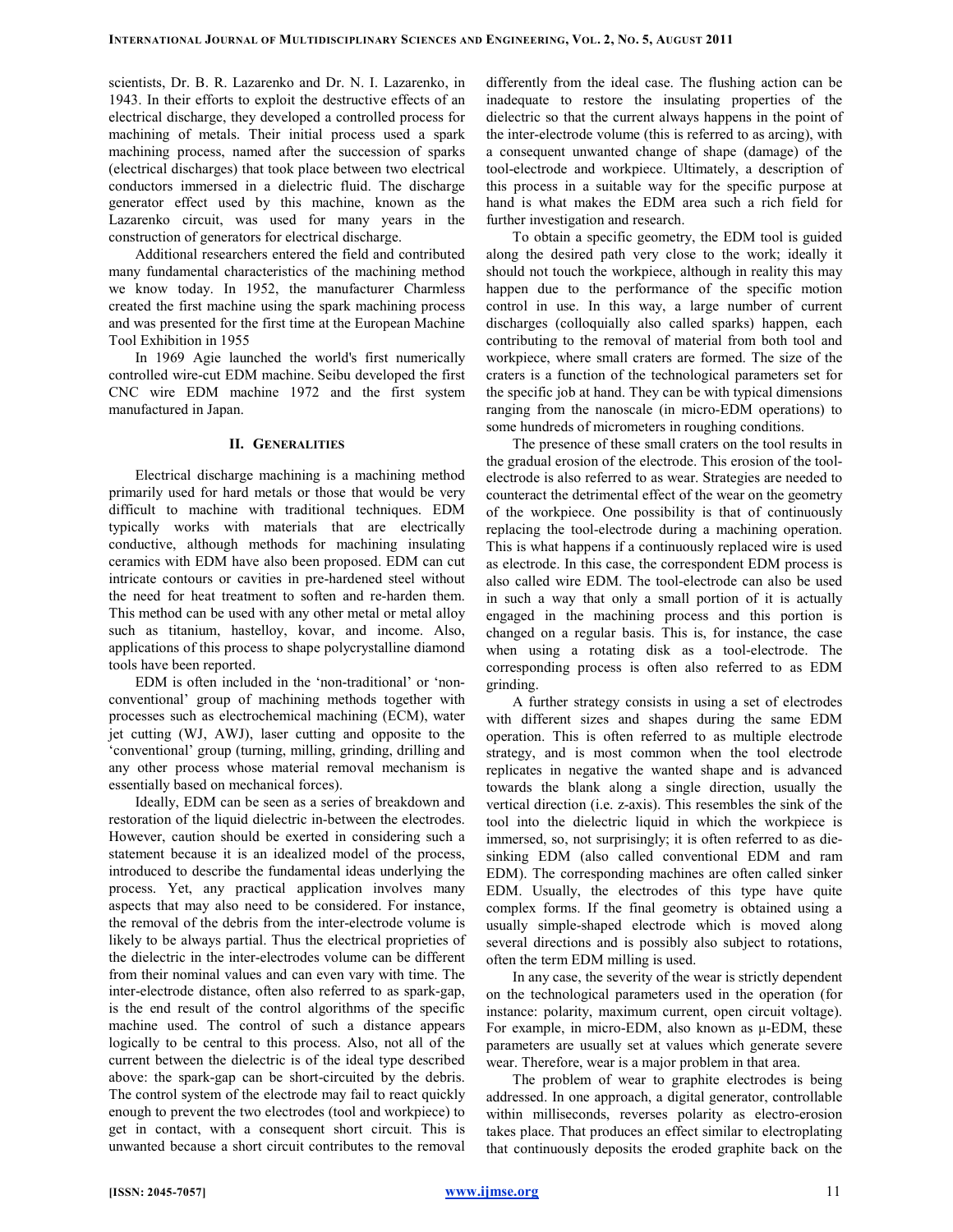electrode. In another method, a so-called "Zero Wear" circuit reduces how often the discharge starts and stops, keeping it on for as long a time as possible.

# III. NUMERICAL SIMULATION

Finite elements simulations are done in 3 steps with the main pieces:

1- Modeling by FEMB

- 2- The thermal study and processing
- 3- Post-Processing result of analysis by
- ANSYS software for results discussion

Finite-Element techniques:

- 1-Finite elements modeling, types and properties for model different parts.
- 2- The definition of material properties
- 3- parameter definition
- 4- Loading
- 5- Boundary and initial value definition
- 6- Common interfaces definition
- 7- Control parameter definition

Small hole drilling EDM is used in a variety of applications.

On wire-cut EDM machines, small hole drilling EDM is used to make a through hole in a workpiece in through which to thread the wire for the wire-cut EDM operation. A separate EDM head specifically for small hole drilling is mounted on a wire-cut machine and allows large hardened plates to have finished parts eroded from them as needed and without pre-drilling.

Small hole EDM is used to drill rows of holes into the leading and trailing edges of turbine blades used in jet engines. Gas flow through these small holes allows the engines to use higher temperatures than otherwise possible. The high-temperature, very hard, single crystal alloys employed in these blades makes conventional machining of these holes with high aspect ratio extremely difficult, if not impossible.

Small hole EDM is also used to create microscopic orifices for fuel system components, spinnerets for synthetic fibers such as rayon, and other applications.

There are also stand-alone small hole drilling EDM machines with an  $x-y$  axis also known as a super drill or hole popper that can machine blind or through holes. EDM drills bore holes with a long brass or copper tube electrode that rotates in a chuck with a constant flow of distilled or deionized water flowing through the electrode as a flushing agent and dielectric.

The electrode tubes operate like the wire in wire-cut EDM machines, having a spark gap and wear rate. Some small-hole drilling EDMs are able to drill through 100 mm of soft or through hardened steel in less than 10 seconds, averaging 50% to 80% wear rate. Holes of 0.3 mm to 6.1 mm can be achieved in this drilling operation. Brass electrodes are easier to machine but are not recommended for wire-cut operations due to eroded brass particles causing "brass on brass" wire breakage, therefore copper is recommended.

# IV. DEFINITION OF THE TECHNOLOGICAL PARAMETERS

Difficulties have been encountered in the definition of the technological parameters that drive the process.

Two broad categories of generators, also known as power supplies, are in use on EDM machines commercially available: the group based on RC circuits and the group based on transistor controlled pulses.

In the first category, the main parameters to choose from at setup time are the resistance(s) of the resistor(s) and the capacitance(s) of the capacitor(s). In an ideal condition these quantities would affect the maximum current delivered in a discharge which is expected to be associated with the charge accumulated on the capacitors at a certain moment in time. Little control, however, is expected over the time duration of the discharge, which is likely to depend on the actual spark-gap conditions (size and pollution) at the moment of the discharge. The RC circuit generator can allow the user to obtain short time durations of the discharges more easily than the pulse-controlled generator, although this advantage is diminishing with the development of new electronic components [13]. Also, the open circuit voltage (i.e. the voltage between the electrodes when the dielectric is not yet broken) can be identified as steady state voltage of the RC circuit.

In generators based on transistor control, the user is usually able to deliver a train of pulses of voltage to the electrodes. Each pulse can be controlled in shape, for instance, quasi-rectangular. In particular, the time between two consecutive pulses and the duration of each pulse can be set. The amplitude of each pulse constitutes the open circuit voltage. Thus, the maximum duration of discharge is equal to the duration of a pulse of voltage in the train. Two pulses of current are then expected not to occur for duration equal or larger than the time interval between two consecutive pulses of voltage.

The maximum current during a discharge that the generator delivers can also be controlled. Because other sorts of generators may also be used by different machine builders, the parameters that may actually be set on a particular machine will depend on the generator manufacturer. The details of the generators and control systems on their machines are not always easily available to their user. This is a barrier to describing unequivocally the technological parameters of the EDM process. Moreover, the parameters affecting the phenomena occurring between tool and electrode are also related to the controller of the motion of the electrodes.

A framework to define and measure the electrical parameters during an EDM operation directly on interelectrode volume with an oscilloscope external to the machine has been recently proposed by Ferri et al [14]. These authors conducted their research in the field of  $\mu$ -EDM, but the same approach can be used in any EDM operation. This would enable the user to estimate directly the electrical parameter that affects their operations without relying upon machine manufacturer's claims. Finally, it is worth mentioning that when machining different materials in the same setup conditions, the actual electrical parameters of the process are significantly different.

The first serious attempt of providing a physical explanation of the material removal during electric discharge machining is perhaps that of Van Dijck. Van Dijck presented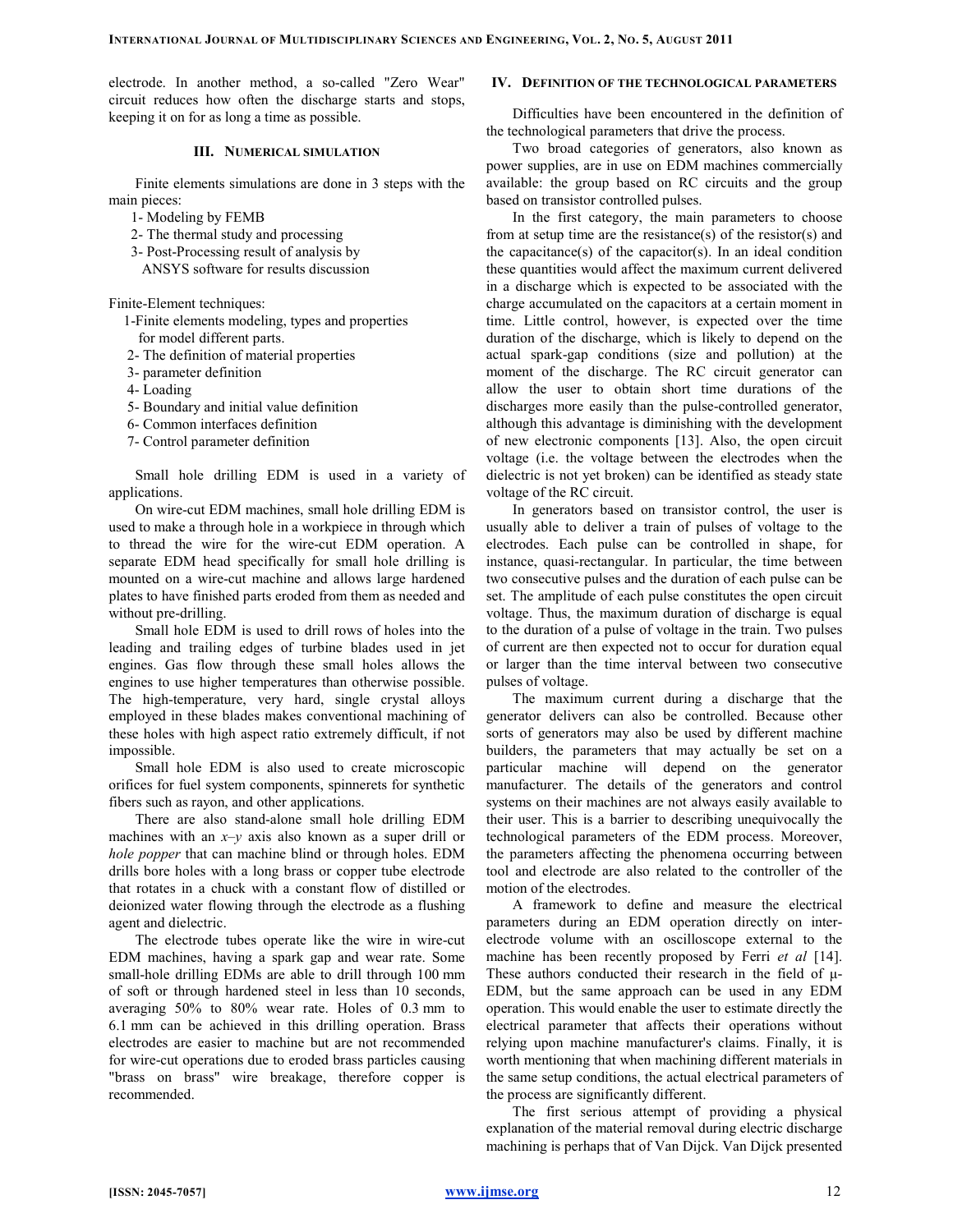a thermal model together with a computational simulation to explain the phenomena between the electrodes during electric discharge machining. However, as Van Dijck himself admitted in his study, the number of assumptions made to overcome the lack of experimental data at that time was quite significant.

Further models of what occurs during electric discharge machining in terms of heat transfer were developed in the late eighties and early nineties, including an investigation at Texas A&M University with the support of AGIE, now Agiecharmilles. It resulted in three scholarly papers: the first presenting a thermal model of material removal on the cathode [16], the second presenting a thermal model for the erosion occurring on the anode [17] and the third introducing a model describing the plasma channel formed during the passage of the discharge current through the dielectric liquid [18]. Validation of these models is supported by experimental data provided by AGIE.

These models give the most authoritative support for the claim that EDM is a thermal process, removing material from the two electrodes because of melting and/or vaporization, along with pressure dynamics established in the spark-gap by the collapsing of the plasma channel. However, for small discharge energies the models are inadequate to explain the experimental data. All these models hinge on a number of assumptions from such disparate research areas as submarine explosions, discharges in gases, and failure of transformers, so it is not surprising that alternative models have been proposed more recently in the literature trying to explain the EDM process.

Among these, the model from Singh and Ghosh reconnects the removal of material from the electrode to the presence of an electrical force on the surface of the electrode that could mechanically remove material and create the craters. This would be possible because the material on the surface has altered mechanical properties due to an increased temperature caused by the passage of electric current. The authors' simulations showed how they might explain EDM better than a thermal model (melting and/or evaporation), especially for small discharge energies, which are typically used in µ-EDM and in finishing operations.

Given the many available models, it appears that the material removal mechanism in EDM is not yet well understood and that further investigation is necessary to clarify it [14], especially considering the lack of experimental scientific evidence to build and validate the current EDM models. This explains an increased current research effort in related experimental techniques.

Sinker EDM, also called cavity type EDM or volume EDM consists of an electrode and workpiece submerged in an insulating liquid such as, more typically, oil or, less frequently, other dielectric fluids. The electrode and workpiece are connected to a suitable power supply. The power supply generates an electrical potential between the two parts. As the electrode approaches the workpiece, dielectric breakdown occurs in the fluid, forming a plasma channel, and a small spark jumps.

These sparks usually strike one at a time because it is very unlikely that different locations in the inter-electrode space have the identical local electrical characteristics which would enable a spark to occur simultaneously in all such locations. These sparks happen in huge numbers at seemingly random locations between the electrode and the workpiece. As the base metal is eroded, and the spark gap subsequently increased, the electrode is lowered automatically by the machine so that the process can continue uninterrupted. Several hundred thousand sparks occur per second, with the actual duty cycle carefully controlled by the setup parameters. These controlling cycles are sometimes known as "on time" and "off time", which are more formally defined in the literature.

The on time setting determines the length or duration of the spark. Hence, a longer on time produces a deeper cavity for that spark and all subsequent sparks for that cycle, creating a rougher finish on the workpiece. The reverse is true for a shorter on time. Off time is the period of time that one spark is replaced by another. A longer off time, for example, allows the flushing of dielectric fluid through a nozzle to clean out the eroded debris, thereby avoiding a short circuit. These settings can be maintained in micro seconds. The typical part geometry is a complex 3D shape, often with small or odd shaped angles. Vertical, orbital, vectorial, directional, helical, conical, rotational, spin and indexing machining cycles are also used.

# V. DESIGN OF EXPERIMENTS

Design of Experiments (DOE) is a method to obtain useful information about a process by conducting only minimum number of experiments. Each controllable variable (I, ton, toff, C) can be set on EDM machine at five consecutive levels from 1 to 5, and hence the design consisting of 31 experiments based on Central Composite Design (CCD) was generated at these levels using Minitab statistical software.

Other factors given in Table 2 were kept constant. Table 3 shows the design matrix with experimental and predicted results. MRR and EWR values can be predicted within error range of  $\pm$  16% (except experiment no. 29) and  $\pm$  19%, respectively. Experimental and predicted results for MRR and EWR are compared in Fig.2.

The adequacy of generated model is measured based on Analysis of Variance. The determination coefficient (R2) defines a measure of the degree of fit between actual and predicted data. Higher value of R2 exhibits better fit. The model has produced R2 values of 85.5% and 72.7% for MRR and EWR, respectively.

## VI. CONCLUSIONS

The following conclusions can be derived based on the obtained results:

- 1. Experimental values of MRR and EWR can satisfactorily be predicted using the developed model by performing minimum number of experiments.
- 2. Reproducibility analysis and R2 values prove that consistent and reliable results can be achieved within acceptable error ranges.
- 3. Mathematical modeling of EDM hole drilling process using RSM technique can enable the prediction of MRR and EWR values without performing unnecessary experiments.

This leads to considerable savings on time, material and effort which results in efficient, sustainable and economical production.